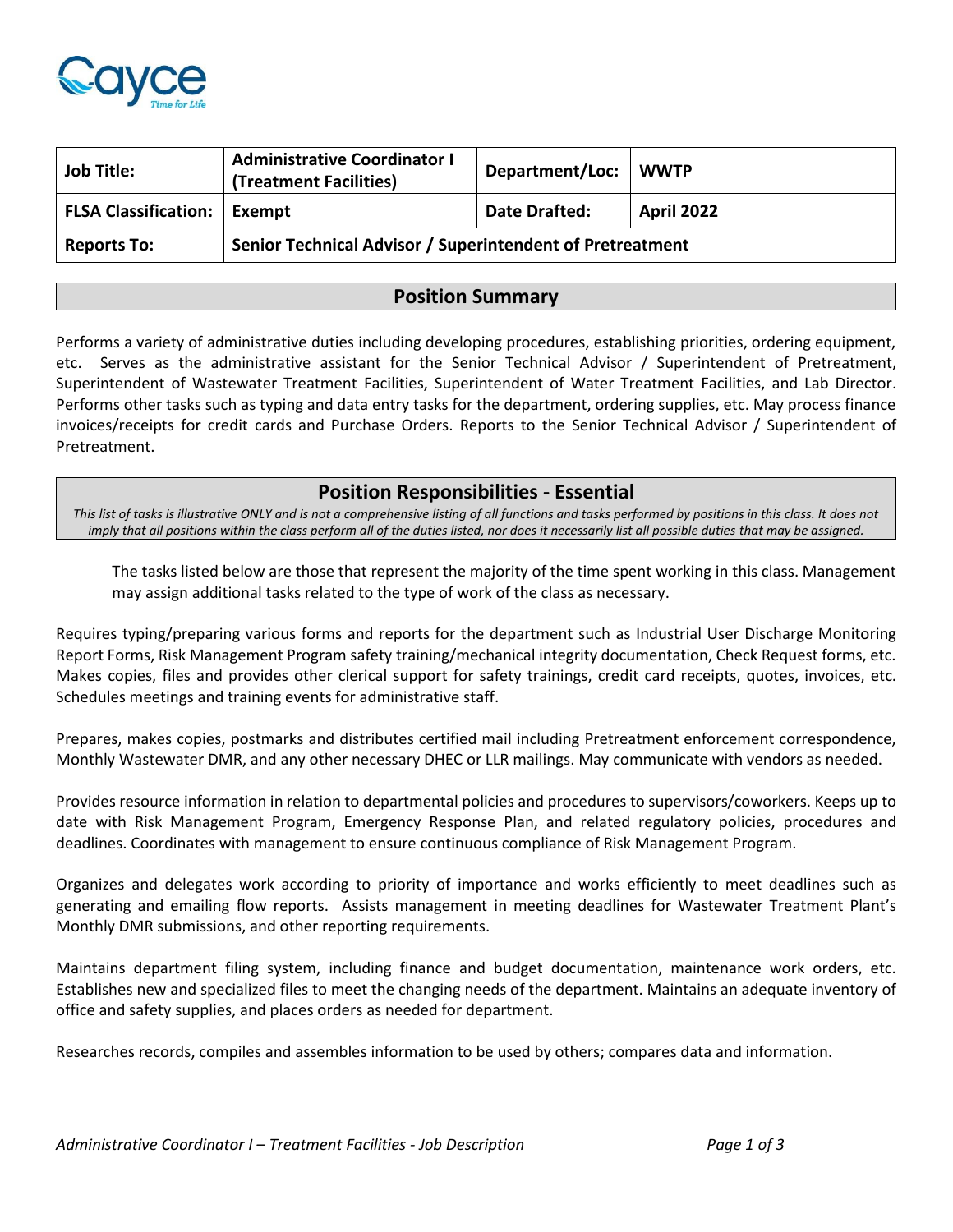

# **Position Responsibilities - Non-Essential/Other**

Performs other related duties and other duties as assigned

### **Essential Skills and Experience**

### **VOCATIONAL/EDUCATIONAL PREPARATION:**

Requires Associate's degree, vocational technical degree or specialized training that is equivalent to satisfactory completion of two years of college education or six to eight years of related office experience with public contact. Must be Windows proficient.

### **SPECIAL CERTIFICAITONS AND LICENSES:**

Must possess a valid South Carolina driver's license.

### **EXPERIENCE REQUIREMENTS:**

Requires 3-5 years increasing administrative responsibilities, or any equivalent combination of training and experience which provides the required skills, knowledge, and abilities. Experience in wastewater treatment and DHEC requirements preferred.

### **REASONING REQUIREMENTS:**

Requires performing skilled work involving rules/regulations/systems with almost constant problem solving.

### **MATHEMATICAL REQUIREMENTS:**

Requires performing addition, subtraction, multiplication and division and/or calculating ratios, rates and percentages. Requires proficiency in algebra and geometry to complete field specific calculations.

### **TECHNICAL REQUIREMENTS:**

Requires proficiency in all Microsoft Office programs including Microsoft Word, Excel, and Access.

## **Mental & Physical Demands - ADA Guidelines**

Requires performing professional work requiring general understanding of operating policies and procedures and their application to problems not previously encountered; application of professional principles and practices, and the use of a wide range of administrative methods to solve problems; requires above average attention to detail with short to medium periods of concentration for accurate results and occasional exposure to unusual pressure.

### **Physical Demands**

| $\bullet$<br>$\bullet$<br>$\bullet$<br>$\bullet$<br>$\bullet$ | Sit<br>Walk<br>Stand<br><b>Handling</b><br>Reach Outward                         | Frequently<br>$\bullet$<br>Occasionally<br>$\bullet$<br>Frequently<br>$\bullet$<br>Frequently<br>$\bullet$<br>Frequently<br>$\bullet$ | Reach Above Shoulder<br>Climb<br>Crawl<br>Squat or Kneel<br>Bend | Frequently<br>N/A<br>N/A<br>Frequently<br>Frequently |
|---------------------------------------------------------------|----------------------------------------------------------------------------------|---------------------------------------------------------------------------------------------------------------------------------------|------------------------------------------------------------------|------------------------------------------------------|
| $\bullet$<br>$\bullet$<br>$\bullet$                           | <b>Lifting Requirements</b><br>10 pounds or less<br>11-20 pounds<br>21-50 pounds | Frequently<br>$\bullet$<br>Occasionally<br>$\bullet$<br>Occasionally                                                                  | 51-100 pounds<br>>100 pounds                                     | N/A<br>N/A                                           |

*Administrative Coordinator I – Treatment Facilities - Job Description Page 2 of 3*